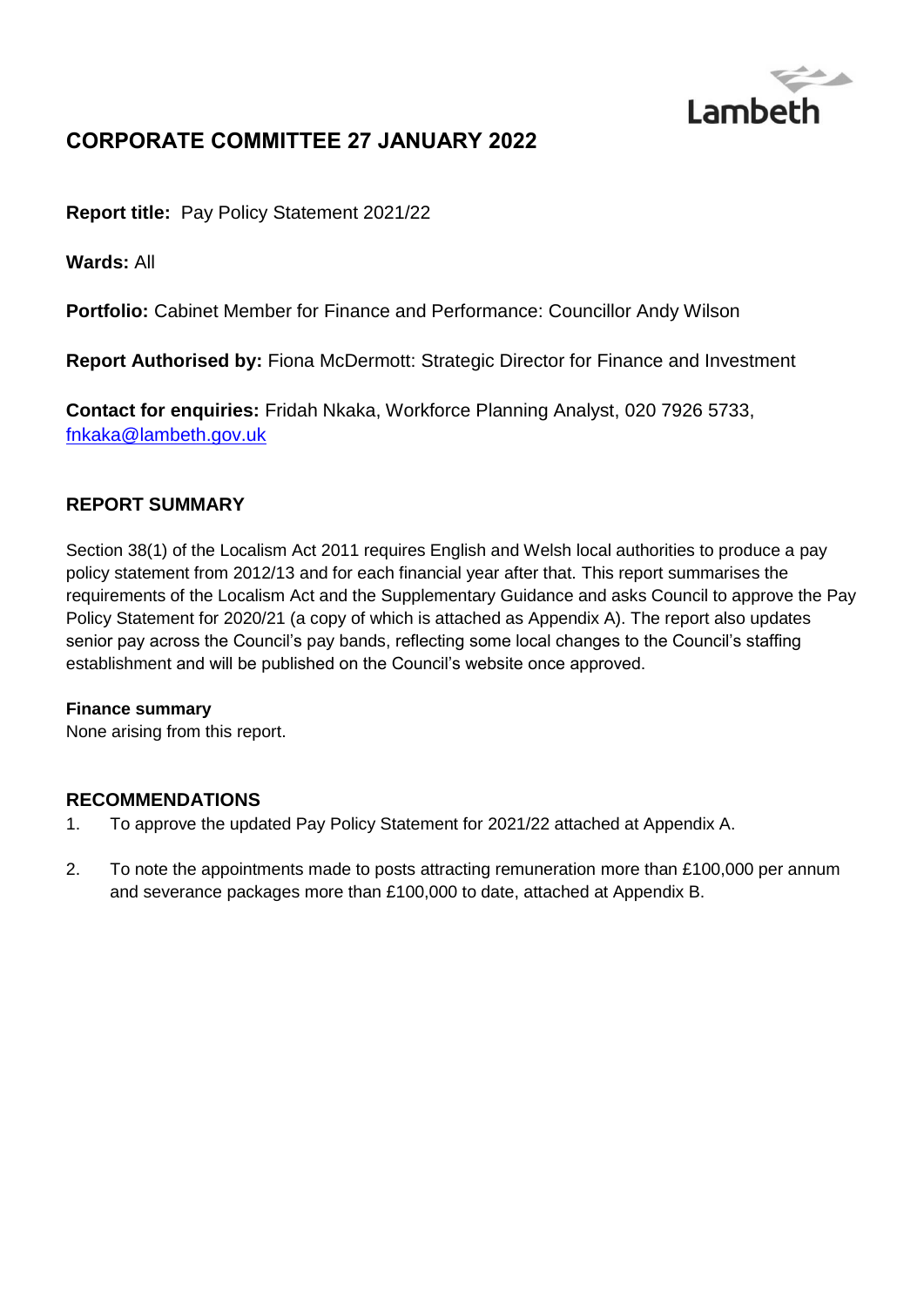## **1. CONTEXT**

- 1.1 Section 38(1) of the Localism Act 2011 requires English and Welsh local authorities to produce a Pay Policy statement for each financial year. Section 40 of the Act includes provision for the Secretary of State to issue guidance on the content and application of senior pay statements. Relevant authorities must have regard to this guidance in the exercise of their functions under the pay accountability provisions. It is recommended Corporate Committee approves the Pay Policy Statement for 2021/22 at its meeting on 27 January 2022 and this Statement will be published on the Council's website once approved by Council.
- 1.2 The Ministry of Housing, Communities and Local Government (MHCLG) issued Supplementary Guidance in February 2013, and authorities in England must take account of this and the original Guidance when preparing their Pay Policy Statements. This Supplementary Guidance deals mainly with salaries on appointment and severance payments at a threshold of £100,000 and over, setting out that Full Council should be offered the opportunity to vote on such packages. The Council's Pay Policy Statement was, therefore, reviewed in the light of this guidance and Council, at its meeting on 22 May 2013, endorsed the existing Council process for the appointment and setting of senior pay as set out in the Council's Constitution and the existing Council process for determining termination payments on redundancy, as required by legislation. In addition, Full Council endorsed the proposal that, in the interests of improving accountability and transparency, all appointments made to posts attracting remuneration more than £100,000 per annum and all severance packages more than £100,000 shall be highlighted in the annual report of the Pay Policy Statement.

## **2. PROPOSAL AND REASONS**

2.1 For transparency, in the financial year 2021/22 to date, 506 employees were earning £50,000 or more, 26 out of 506 were receiving remuneration of more than £100,000 per annum.

There were 4 appointments during this period to a post attracting remuneration more than £100,000 per annum as follows:

- Director, Resident Experience & Digital
- Director, Education & Learning
- Programme Director: Neighbourhood
- Assistant Director, Neighbourhood Regeneration & Partnerships.

The total of 506 represents an increase of 58 over last years' figure for earning over £50,000 of 448. The majority of this increase is not the number of managers but the impact of annual incremental pay increases that take employees who were below £50,000 to now over this moving level. The total of 26 represents an increase of 2 over last year's figure of 24 receiving remuneration over £100,000pa.

- 2.2 As of December 2021, there were no employees who were paid, during this period, overall severance packages more than £100,000 for the financial year 2021/22
- 2.3 Before its effect, this policy statement must be approved by the Corporate Committee. It will be subject to review annually and in accordance with new or proposed legislation to ensure that it remains relevant and effective.
- 2.4 Full Council is subsequently asked to approve the Pay policy statement for 2021/22 as required by Section 38 (1) of the Localism Act 2011.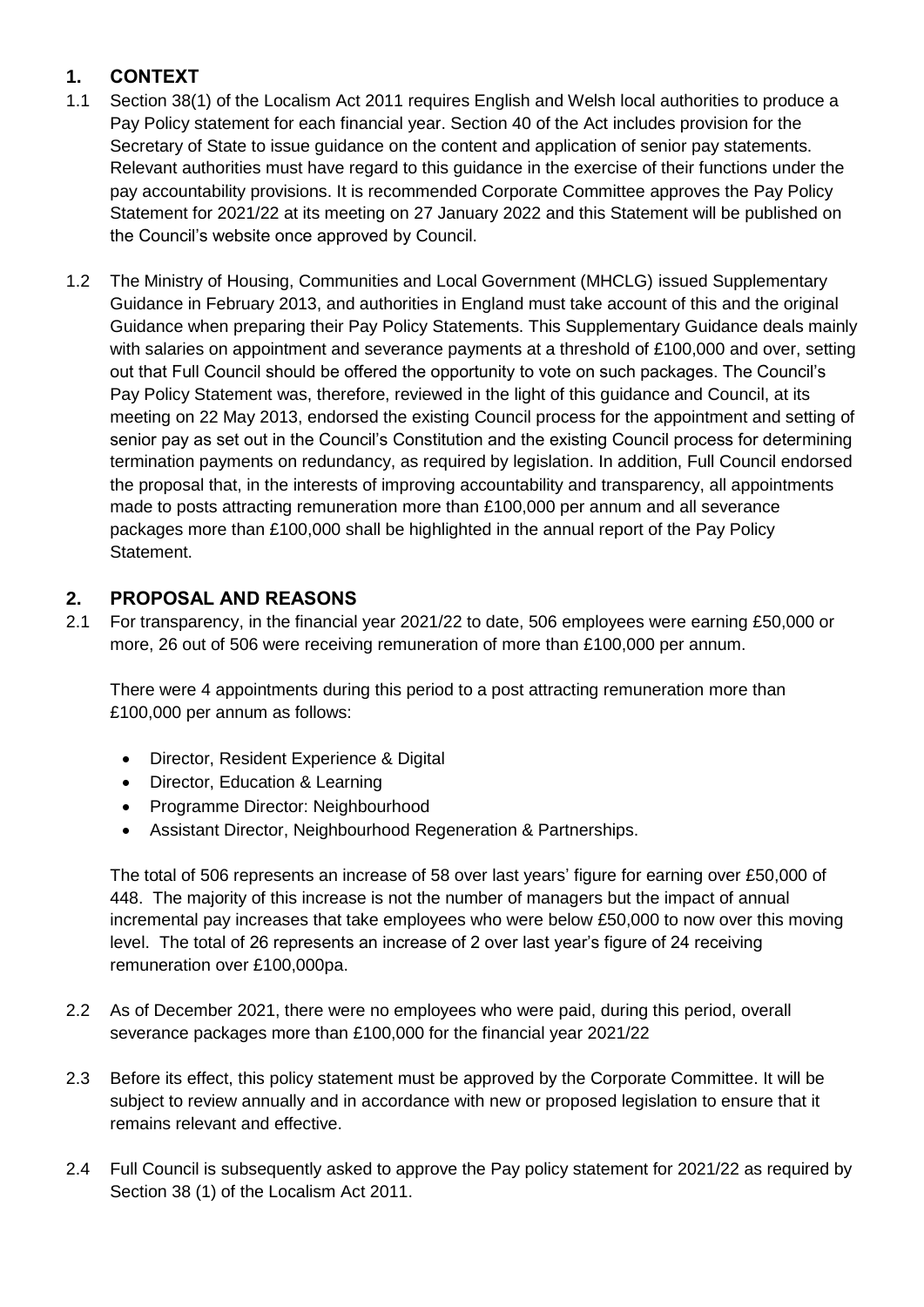### **3. FINANCE**

None arising from this report.

#### **4. LEGAL AND DEMOCRACY**

- 4.1 The body of this report sets out the statutory basis for the requirement to have a Pay Policy under the provisions to the Localism Act 2011.
- 4.2 There were no further comments from Democratic Services.

### **5. CONSULTATION AND CO-PRODUCTION**

5.1 Corporate Committee at its meeting on 11 January 2012 advised there was no need to set up a remuneration committee so long as there was regular reporting on the extent to which the Council is meeting the requirements of the Localism Act 2011. Update reports have subsequently been taken to Corporate Committee on an annual basis.

#### **6. RISK MANAGEMENT**

6.1 No potential risks have been identified associated with the recommendations set out in this report.

### **7. EQUALITIES IMPACT ASSESSMENT**

7.1 The pay policy affects the entire workforce (excluding schools). The Council has robust processes in place for collecting and reporting on a range of employee data as it relates to appointment and severance for staff with protected characteristics. These reports are considered by a range of Members and officers and are intended to represent a culture of openness and transparency. Significant changes or trends identified will be subject to a full equalities impact assessment.

#### **8. COMMUNITY SAFETY**

8.1 None.

### **9. ORGANISATIONAL IMPLICATIONS Environmental**

9.1 Not applicable.

#### **Health**

9.2 Not applicable.

#### **Corporate Parenting**

9.3 Not applicable.

#### **Staffing and accommodation**

9.4 None.

#### **Responsible Procurement**

9.5 Not applicable.

### **10. TIMETABLE FOR IMPLEMENTATION**

10.1 Not applicable.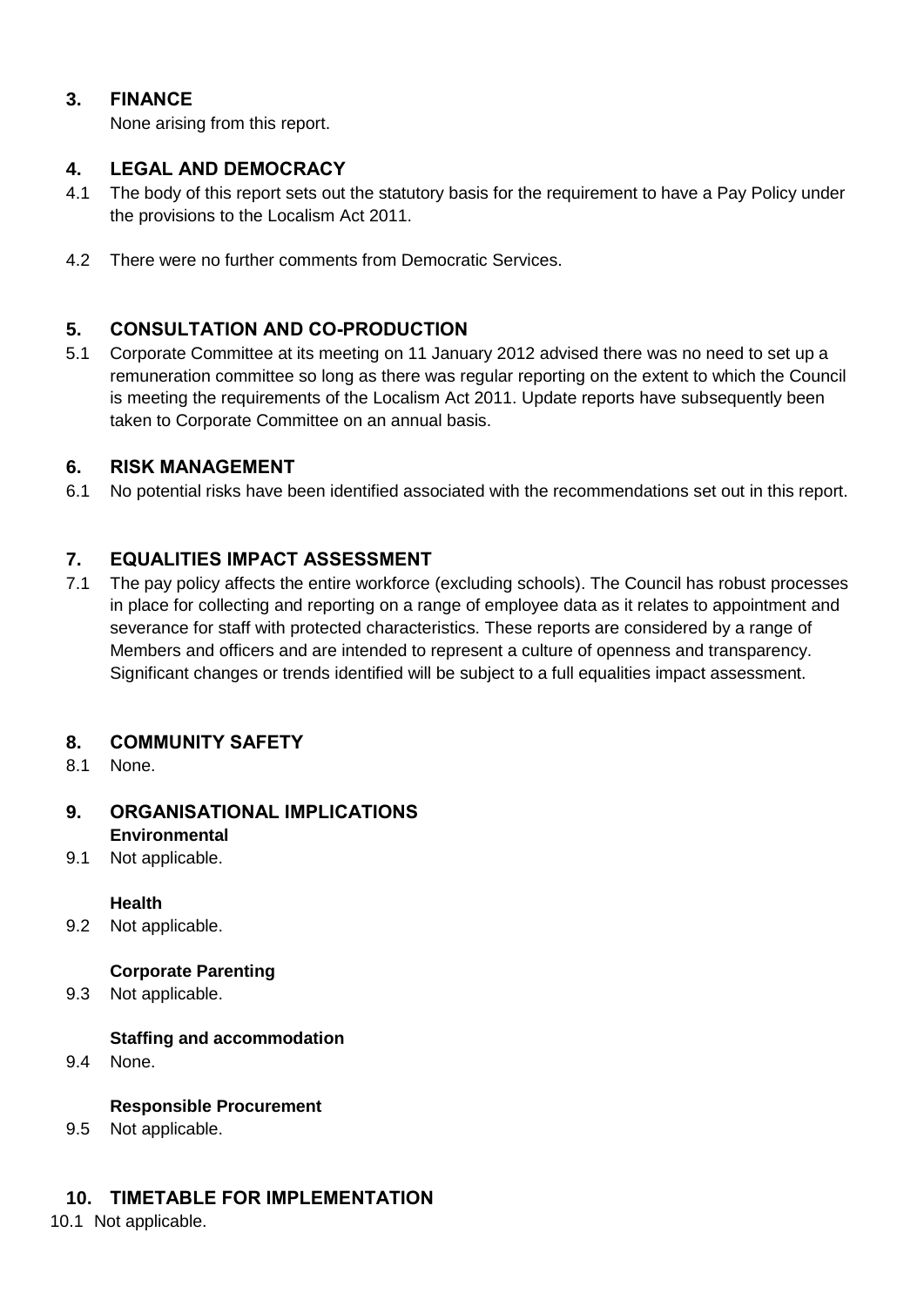## **AUDIT TRAIL**

| Name and Position/Title                       | <b>Lambeth Directorate</b>                       | <b>Date Sent</b> | <b>Date</b>     | <b>Comments in</b> |
|-----------------------------------------------|--------------------------------------------------|------------------|-----------------|--------------------|
|                                               |                                                  |                  | <b>Received</b> | paragraph:         |
| <b>Councillor Andy Wilson</b>                 | Cabinet Member for<br>Finance and<br>Performance | 12.01.22         | 14.01.22        |                    |
| Fiona McDermott, Strategic<br><b>Director</b> | Finance and Investment                           | 29.12.21         | 07.01.22        |                    |
| Sian Hedger, Finance                          | Finance and Investment                           | 29.12.21         | 07.01.22        |                    |
| Andrew Pavlou, Legal<br><b>Services</b>       | <b>Legal and Governance</b>                      | 29.12.21         | 07.01.22        |                    |
| Chloe Morris, Democratic<br><b>Services</b>   | <b>Legal and Governance</b>                      | 29.12.21         | 04.01.22        |                    |
| Martin Cox, Interim Director<br>HR of OD      | Finance and Investment                           | 29.12.21         | 07.01.22        |                    |

## **REPORT HISTORY**

| <b>Original discussion with Cabinet</b> | Yes                                                   |
|-----------------------------------------|-------------------------------------------------------|
| <b>Member</b>                           |                                                       |
| <b>Report deadline</b>                  | 14.01.2022                                            |
| Date final report sent                  | 14.01.22                                              |
| <b>Part II Exempt from</b>              |                                                       |
| Disclosure/confidential accompanying    | <b>No</b>                                             |
| report?                                 |                                                       |
| <b>Key decision report</b>              | <b>No</b>                                             |
| Date first appeared on forward plan     | N/A                                                   |
| <b>Key decision reasons</b>             | N/A                                                   |
|                                         | <b>Localism Act 2011</b>                              |
|                                         | • Openness and accountability in local pay:           |
|                                         | • Guidance under section 40 of the Localism Act 2011  |
|                                         | Openness and accountability in local pay:             |
|                                         | • Supplementary Guidance S40 Localism Act 2011:       |
|                                         | February 2013                                         |
|                                         | Council (20.05.15): Pay Policy: report and minutes    |
|                                         | • HMT - draft Public Sector recovery of exit payment  |
| <b>Background information</b>           | regulations - December 2015                           |
|                                         | • HMT - draft Public Sector exit payment regulations  |
|                                         | 2016                                                  |
|                                         | • Part-time Employment (Prevention of Less Favourite  |
|                                         | <b>Treatment) Regulations 2000</b>                    |
|                                         | • The Agency Worker Regulations 2010                  |
|                                         | • Transfer of Undertakings (Protection of Employment) |
|                                         | <b>Regulations 2006</b>                               |
|                                         | • Local Government and Housing Act 1989               |
|                                         | • The Restriction of Public Sector Exit Payments      |
|                                         | <b>Regulations 2020</b>                               |
| <b>Appendices</b>                       | Appendix A - Lambeth Pay Policy Statement 2022        |